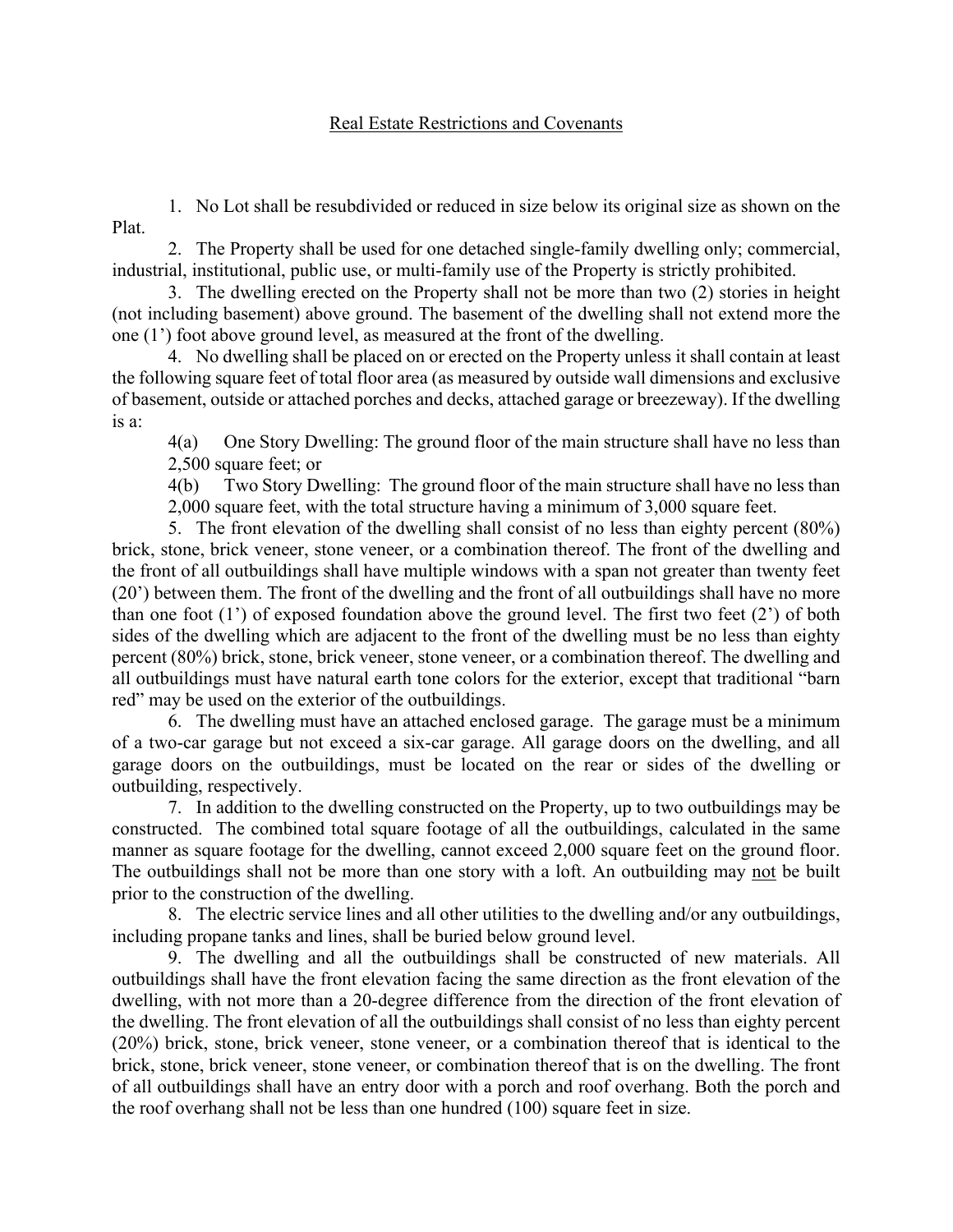10. Mobile homes, modular homes, log homes, or earth homes are strictly prohibited anywhere on the property.

11. Any antenna or satellite dish is to be placed on the Property in an unobtrusive location that is screened from the dwellings of adjacent properties.

12. No basement, outbuilding, mobile home, trailer, vehicle, or other non-single-family residence shall be used temporarily or permanently as a residence.

13. No dwelling or outbuilding shall be permitted to stand with its exterior in an unfinished condition past six (6) months following the date of commencement of construction. In the event of fire, windstorm, or other damage, no dwelling or outbuilding on the Property shall be permitted to remain in a damaged condition longer than three (3) months.

14. The front yard must be sodded or seeded within thirty (30) days from occupancy of the dwelling (weather permitting).

15. All exterior siding or brick must be installed within 12 inches of ground level.

16. No animals, livestock or poultry of any kind shall be raised, bred, or kept upon any Lot except domesticated dogs, cats, or other household pets may be raised and kept provided they are not kept, bred, or maintained for any commercial or business purpose. No Lot Owner may keep more than two (2) dogs and two (2) inside-dwelling cats, and all such animals shall be contained within the Lot and shall not be allowed to roam freely in the Subdivision.

17. The keeping of exotic pets on the Property is hereby strictly prohibited. Exotic pets include, but are not limited to, those animals described in Section 578.023, RSMo., as amended.

18. No vehicle, including but not limited to any motor vehicle (including commercial motor vehicles), motor home, camper, trailer, or boat shall be allowed on any Lot overnight, including driveways, unless it is kept garaged or inside an outbuilding that has its exterior doors closed. No Lot Owner shall allow any overnight parking on any streets in the Subdivision.

19. No personal property including, without limitation, boats, trailers, campers, camper shells, all-terrain vehicles (ATVs), shall be placed or stored in the open longer than 48 hours, nor shall they be parked on any street overnight.

20. On no portion of the Property, whether improved or vacant, shall trash, garbage or other waste accumulate. Furthermore, no portion of the Property shall be used or maintained as a storage yard for commercial or industrial materials or machinery. The residents' machinery for personal use is to be stored within the garage or enclosed outbuilding.

21. All water and sewer disposal systems shall conform to Federal, State, and County environmental, clean water, and Health Department regulations. No elevated storage tank, reservoir, sewage treatment plant, oxidation basin, lagoon, or related facilities are permitted. No portion of the Property shall be used or maintained as a dumping ground for trash, garbage, or other waste. Trash, garbage, or other waste shall be kept in sanitary containers or other equipment for the storage and disposal of such material. Such containers and equipment shall be kept in a clean and sanitary condition and out of view, other than on the day of pick up. All trash, garbage or other waste will be hauled off-site and disposed of in proper disposal facilities. Burn pits or burn barrels for trash or garbage are strictly prohibited.

22. No portion of the Property shall be used as a boarding house, nursing home, business or professional office, rooming house or clubhouse, or group home, nor shall the dwelling, any outbuilding, or any portion of the Property be used or devoted to any manufacturing, industrial, or professional business or commercial activity of whatsoever kind or nature (including cellular phone towers or other similar structures used to transmit radio waves), except that residents shall be permitted to work from their dwelling on a virtual basis.